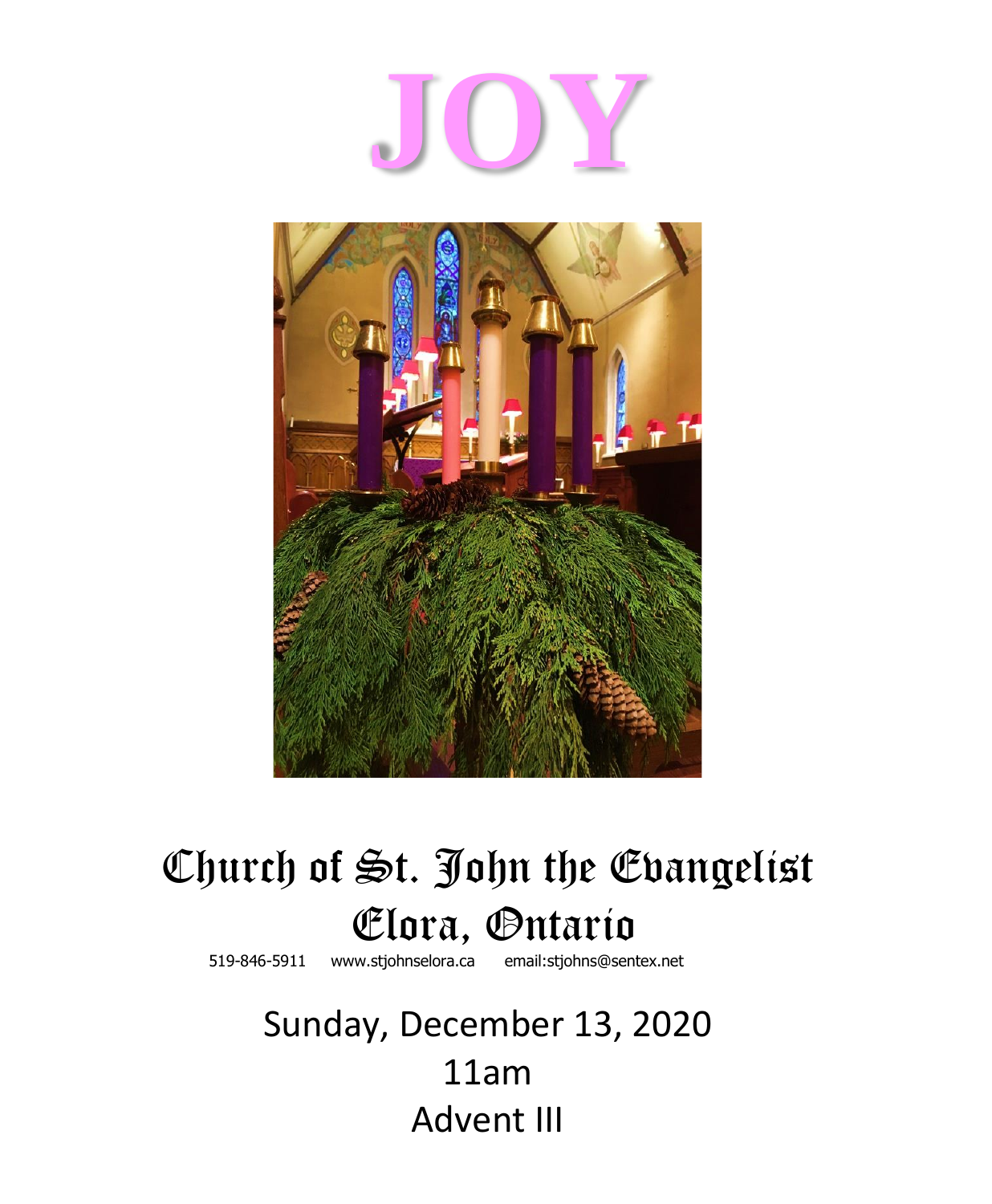### **Advent III December 13,2020**

#### **11:00 am Choral Mattins (BCP)**

Welcome and Announcements

O worship the LORD in the beauty of holiness: let the whole earth stand in awe of him. *- Psalm 96. 9.*

Repent ye: for the kingdom of heaven is at hand.

Minister: Dearly beloved, the Scripture moveth us in sundry places to acknowledge and confess our manifold sins and wickedness; and that we should not dissemble nor cloke them before the face of Almighty God our heavenly Father; but confess them with an humble, lowly, penitent, and obedient heart; to the end that we may obtain forgiveness of the same, by his infinite goodness and mercy. And although we ought at all times humbly to acknowledge our sins before God; yet ought we most chiefly so to do, when we assemble and meet together to render thanks for the great benefits that we have received at his hands, to set forth his most worthy praise, to hear his most holy Word, and to ask those things which are requisite and necessary, as well for the body as the soul. Wherefore I pray and beseech you, as many as are here present, to accompany me with a pure heart and humble voice unto the throne of the heavenly grace.

*Kneel as you are able.*

Minister: ALMIGHTY and most merciful Father,

All: **We have erred and strayed from thy ways like lost sheep, we have followed too much the devices and desires of our own hearts, we have offended against thy holy laws, we have left undone those things which we ought to have one, and we have done those things which we ought not to have done; and there is no health in us. But thou, O Lord, have mercy upon us, miserable offenders. Spare thou them, O God, which confess their faults. Restore thou them that are penitent; according to thy promises declared unto humankind in Christ Jesu our Lord. And grant, O most merciful Father, for his sake, that we may hereafter live a godly, righteous, and sober life, to the glory of thy holy Name. Amen.**

Minister: Almighty God, the Father of our Lord Jesus Christ, who desireth not the death of a sinner, but rather that they may turn from their wickedness, and live, hath given power and commandment to his ministers, to declare and pronounce to his people, being penitent, the absolution and remission of their sins. God pardoneth and absolveth all them that truly repent and unfeignedly believe his holy Gospel. Wherefore we beseech him to grant us true repentance and his Holy Spirit, that those things may please him which we do at this present, and that the rest of our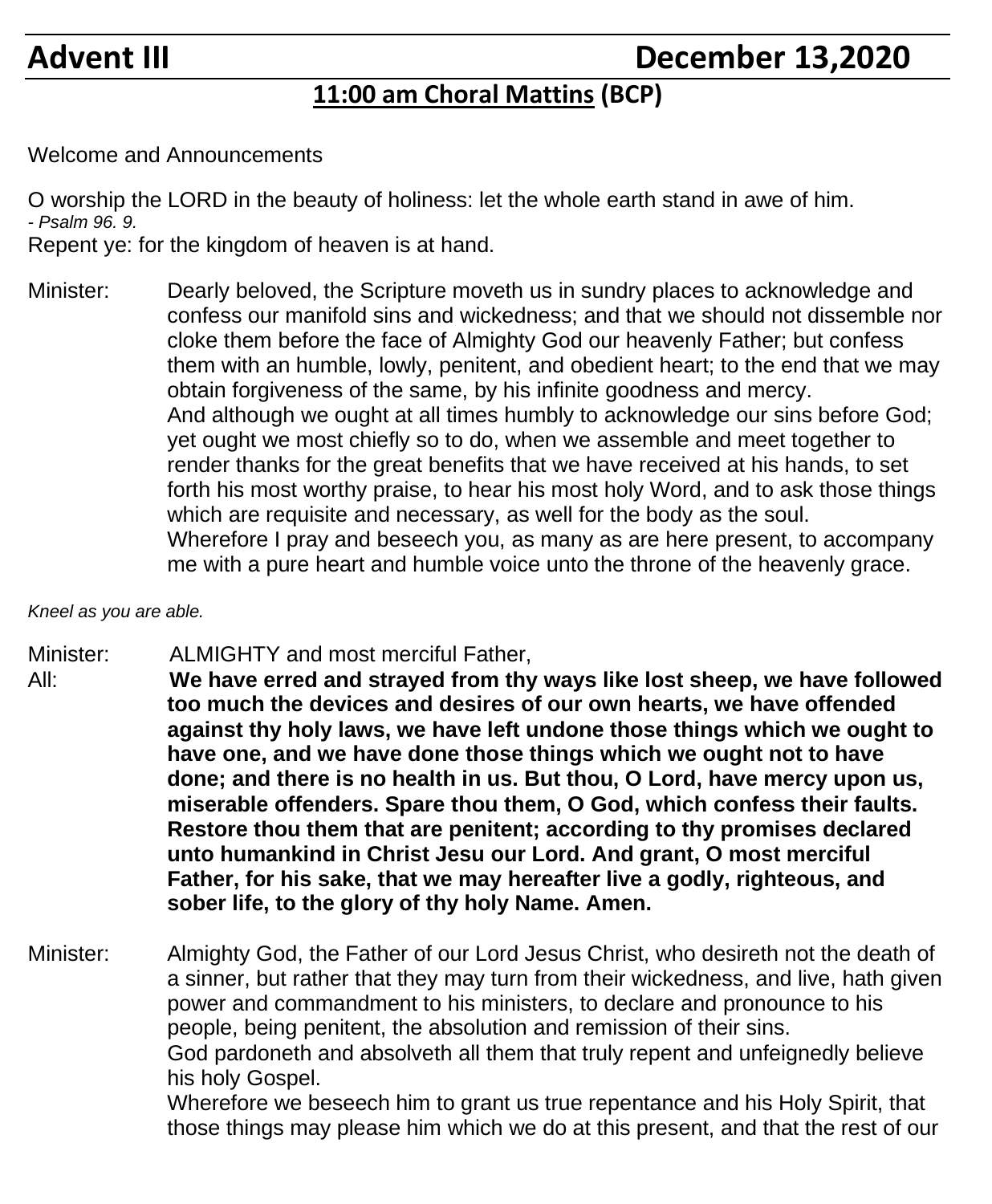life hereafter may be pure and holy; so that at the last we may come to his eternal joy; through Jesus Christ our Lord. **Amen.**

*Responses are said by the congregation.*

- Minister: **O LORD**, open thou our lips;
- People: **And our mouth shall show forth thy praise.**
- Minister: O God, make speed to save us;
- People: **O Lord, make haste to help us.**

*Stand as you are able.*

Minister: Glory be to the Father, and to the Son, and to the Holy Ghost;

- People. **as it was in the beginning, is now, and ever shall be, world without end. Amen.**
- Minister: Praise ye the Lord;
- People: **The Lord's Name be praised.**

*Congregation may be seated.*

| Benedictus | Quartet                                                                           | Walmisley |
|------------|-----------------------------------------------------------------------------------|-----------|
|            | Blessed be the Lord God of Israel;                                                |           |
|            | for he hath visited, and redeemed his people.                                     |           |
|            | And hath raised up a mighty salvation for us,                                     |           |
|            | in the house of his servant David                                                 |           |
|            | As he spake by the mouth of his holy Prophets,                                    |           |
|            | which have been since the world began;                                            |           |
|            | That we should be saved from our enemies,                                         |           |
|            | and from the hands of all that hate us;                                           |           |
|            | To perform the mercy promised to our forefathers,                                 |           |
|            | and to remember his holy covenant;                                                |           |
|            | To perform the oath which he sware to our forefather Abraham,                     |           |
|            | that he would grant us                                                            |           |
|            | That we being delivered out of the hands of our enemies                           |           |
|            | might serve him without fear,                                                     |           |
|            | In holiness and righteousness before him,                                         |           |
|            | all the days of our life.                                                         |           |
|            | And thou, child, shalt be called the Prophet of the Highest:                      |           |
|            | for thou shall go before the face of the Lord to prepare his ways;                |           |
|            | To give knowledge of salvation unto his people                                    |           |
|            | for the remission of their sins.                                                  |           |
|            | Through the tender mercy of our God,                                              |           |
|            | whereby the day-spring from on high hath visited us;                              |           |
|            | To give light to them that sit in darkness, and in the shadow of death,           |           |
|            | and to guide our feet into the way of peace.                                      |           |
|            | Glory be to the Father, and to the Son, / and to the Holy Ghost;                  |           |
|            | As it was in the beginning, is now, and ever shall be, / world without end. Amen. |           |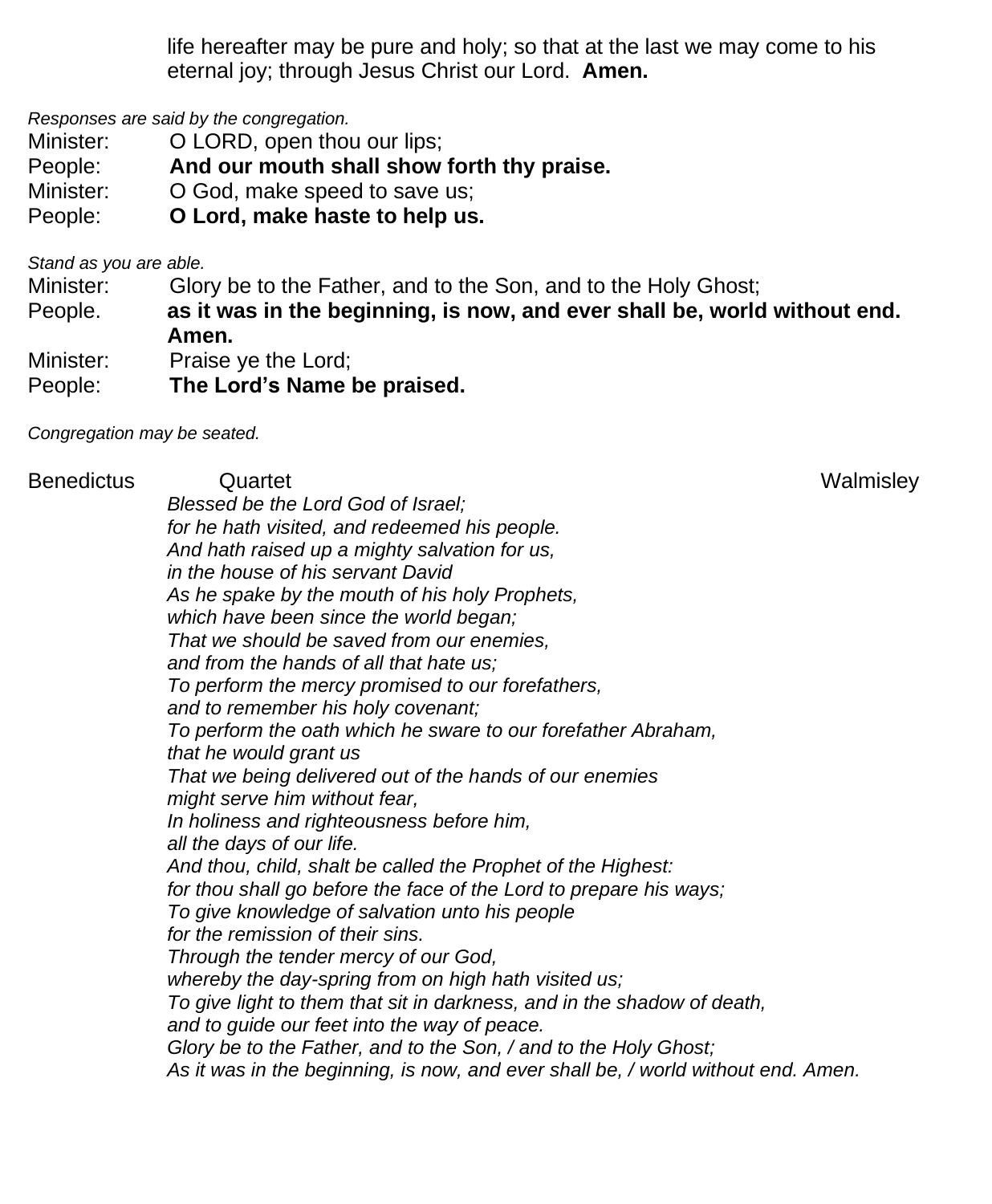#### **First Reading Isaiah 61.1-4, 8-11**

The spirit of the Lord God is upon me, because the Lord has anointed me; he has sent me to bring good news to the oppressed, to bind up the brokenhearted, to proclaim liberty to the captives, and release to the prisoners; to proclaim the year of the Lord's favour, and the day of vengeance of our God; to comfort all who mourn; to provide for those who mourn in Zion - to give them a garland instead of ashes, the oil of gladness instead of mourning, the mantle of praise instead of a faint spirit. They will be called oaks of righteousness, the planting of the Lord, to display his glory. They shall build up the ancient ruins, they shall raise up the former devastations; they shall repair the ruined cities, the devastations of many generations. For I the Lord love justice, I hate robbery and wrongdoing; I will faithfully give them their recompense, and I will make an everlasting covenant with them. Their descendants shall be known among the nations, and their offspring among the peoples; all who see them shall acknowledge that they are a people whom the Lord has blessed. I will greatly rejoice in the Lord, my whole being shall exult in my God; for he has clothed me with the garments of salvation, he has covered me with the robe of righteousness, as a bridegroom decks himself with a garland, and as a bride adorns herself with her jewels. For as the earth brings forth its shoots, and as a garden causes what is sown in it to spring up, so the Lord God will cause righteousness and praise to spring up before all the nations.

#### **Psalm 126**

*(said responsively)*

*When the Lord restored the fortunes of Sion,/ then were we like unto them that dream. Then was our mouth filled with laughter,; and our tongue with joy. Then said they among the nations; 'The Lord hath done great things for them.' Yea, the Lord hath done great things for us already;/ whereof we rejoice. Restore our fortunes O Lord,/ as the rivers in the South. They that sow in tears/ shall reap in joy. He that now goeth on his way weeping, and beareth forth his seed,/ shall doubtless come again with joy, and bring his sheaves with him.*

#### **Second Reading John 1.6-8, 19-28**

There was a man sent from God, whose name was John. He came as a witness to testify to the light, so that all might believe through him. He himself was not the light, but he came to testify to the light. This is the testimony given by John when the Jews sent priests and Levites from Jerusalem to ask him, "Who are you?" He confessed and did not deny it, but confessed, "I am not the Messiah." And they asked him, "What then? Are you Elijah?" He said, "I am not." "Are you the prophet?" He answered, "No." Then they said to him, "Who are you? Let us have an answer for those who sent us. What do you say about yourself?" He said, "I am the voice of one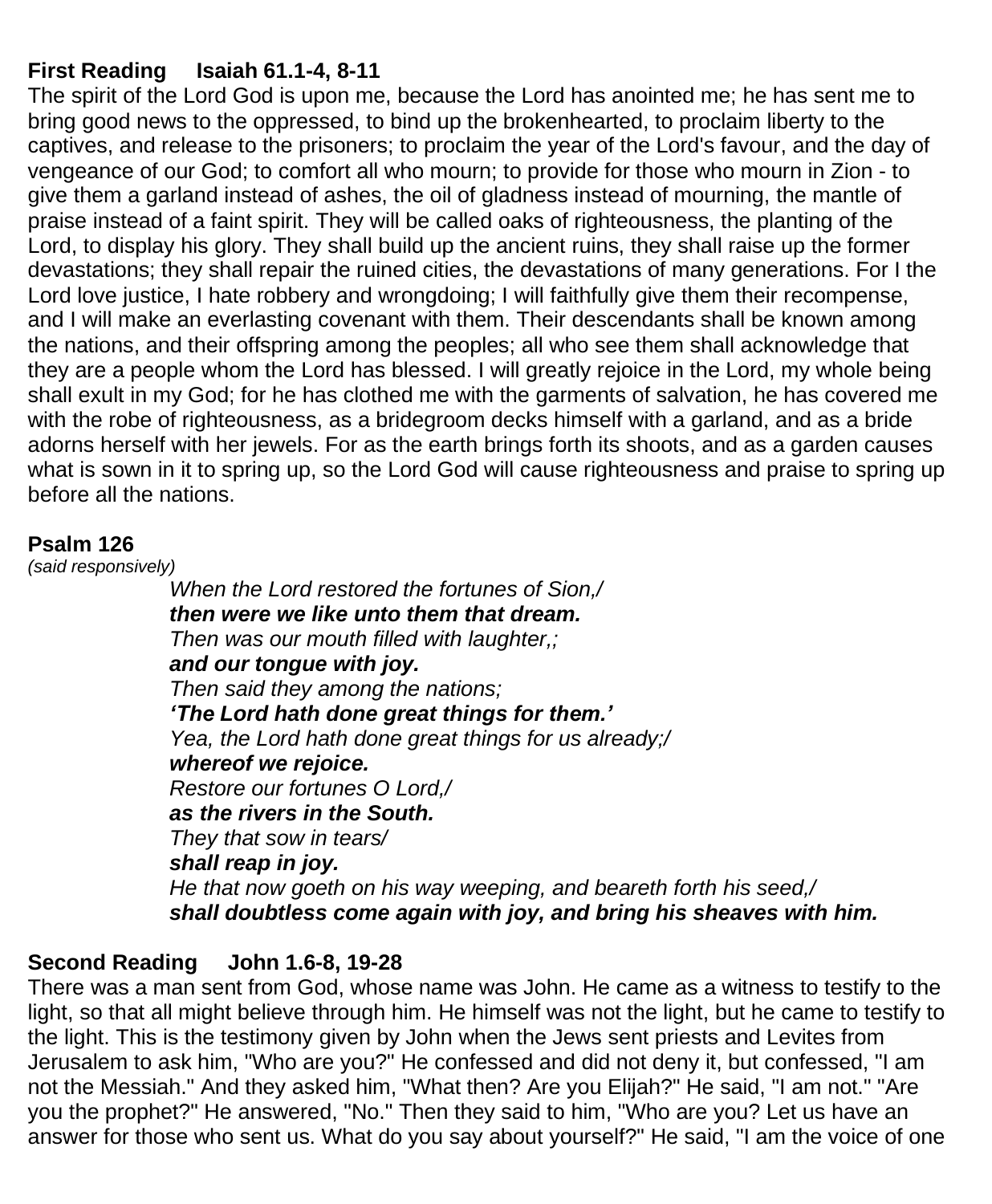crying out in the wilderness, 'Make straight the way of the Lord,'" as the prophet Isaiah said. Now they had been sent from the Pharisees. They asked him, "Why then are you baptizing if you are neither the Messiah, nor Elijah, nor the prophet?" John answered them, "I baptize with water. Among you stands one whom you do not know, the one who is coming after me; I am not worthy to untie the thong of his sandal." This took place in Bethany across the Jordan where John was baptizing.

#### **Jubilate - Psalm 100 – Quartet <b>Constant Constant Constant Constant Constant Constant Constant Constant Constant Constant Constant Constant Constant Constant Constant Constant Constant Constant Constant Constant Constant**

*Be joyful in the Lord, all ye lands: / serve the LORD with gladness, and come before his presence with a song.*

Be ye sure that the Lord he is God; / he that hath made us, and not we ourselves; we are *his people, and the sheep of his pasture.*

*O go your way into his gates with thanksgiving, and into his courts with praise; / be thankful unto him, and speak good of his Name.*

*For the LORD is gracious, his mercy is everlasting; / and his truth endureth from generation to generation.*

*Glory be to the Father, and to the Son, / and to the Holy Ghost; As it was in the beginning, is now, and ever shall be, / world without end. Amen.*

*Stand as you are able.*

Minister: I believe in God

All: **the Father Almighty, maker of heaven and earth: and in Jesus Christ his only Son our Lord, who was conceived by the Holy Ghost, born of the Virgin Mary, suffered under Pontius Pilate, was crucified, dead, and buried: He descended into hell; the third day he rose again from the dead; He ascended into heaven, and sitteth on the right hand of God the Father Almighty; from thence he shall come to judge the quick and the dead. I believe in the Holy Ghost; the holy Catholic Church; the communion of saints; the forgiveness of sins; the resurrection of the body, and the life everlasting. Amen.**

*Responses are said by the congregation.*

- Minister: The Lord be with you;
- People: **And with thy spirit.**
- Minister. Let us pray.

*Kneel as you are able.*

- Minister: Lord, have mercy upon us. People: **Christ, have mercy upon us.** Minister: Lord, have mercy upon us.
- All: OUR Father **who art in heaven, hallowed be thy Name, thy kingdom come, thy will be done, on earth as it is in heaven. Give us this day our daily bread; and forgive us our trespasses, as we forgive them that trespass against us; and lead us not into temptation, but deliver us from evil. Amen.**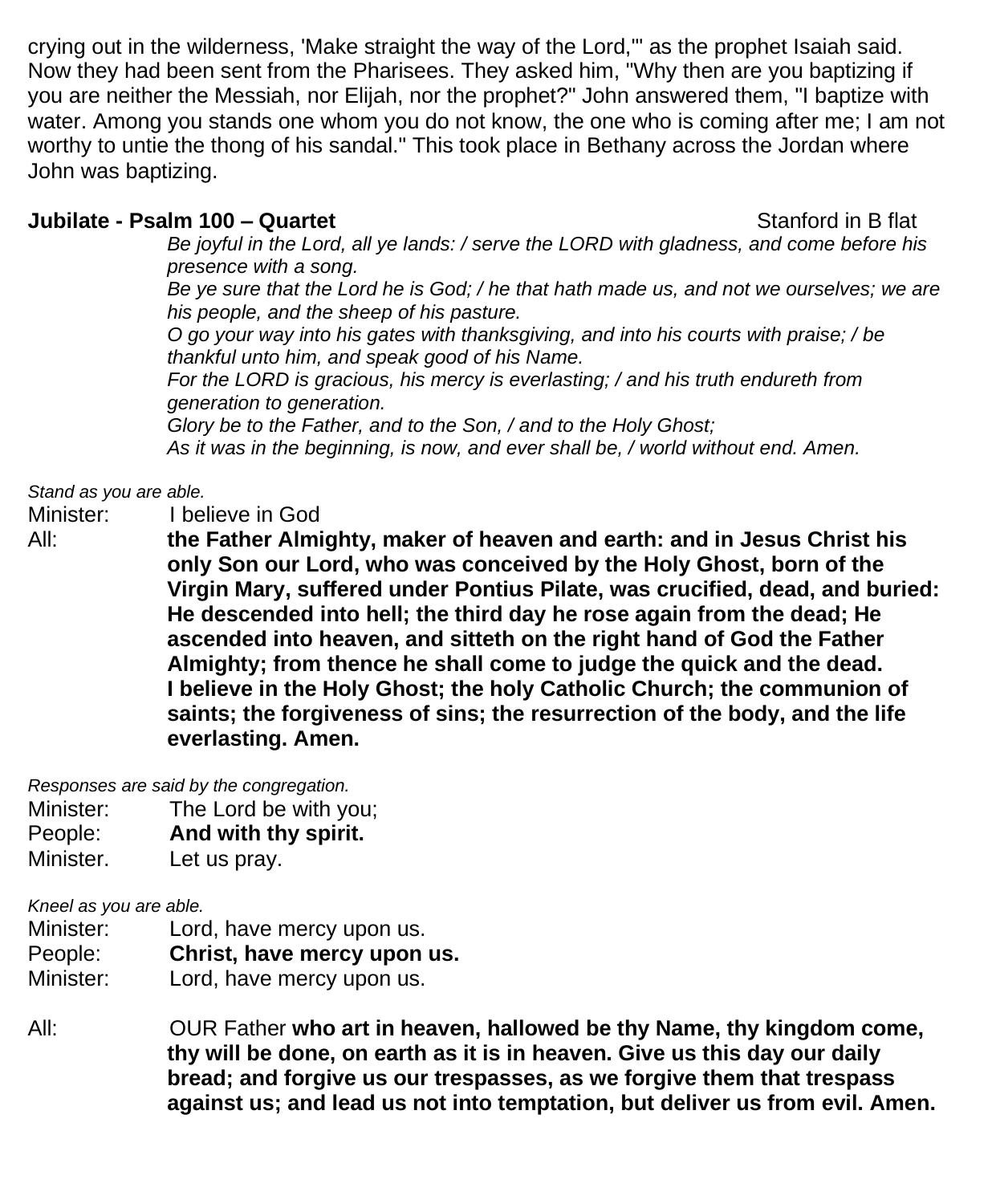Minister: **O** Lord, show thy mercy upon us;

People: **And grant us thy salvation.**

Minister: O Lord, save the Queen;

People: **And mercifully hear us when we call upon thee.**

Minister: Endue thy Ministers with righteousness;

People: **And make thy chosen people joyful.**

Minister: O Lord, save thy people;

People: **And bless thine inheritance.**

Minister: Give peace in our time, O Lord;

People: **And evermore mightily defend us.**

Minister: O God, make clean our hearts within us;

People: **And take not thy Holy Spirit from us.**

#### Collect of the Day

O Lord Jesu Christ, who at thy first coming didst send thy messenger to prepare thy way before thee: Grant that the ministers and stewards of thy mysteries may likewise so prepare and make ready thy way, by turning the hearts of the disobedient to the wisdom of the just, that at thy second coming to judge the world we may be found an acceptable people in thy sight; who livest and reignest with the Father and the Holy Spirit, ever one God, world without end. **Amen.**

Almighty God, give us grace that we may cast away the works of darkness, and put upon us the armour of light, now in the time of this mortal life, in which thy Son Jesus Christ came to visit us in grat humility; that in the last day, when he shall come again in his glorious Majesty, to judge both the quick and the dead, we may rise to the life immortal; through him who liveth and reigneth with thee and the Holy Spirit, now and ever. **Amen.**

#### The Second Collect, for Peace.

O God, who art the author of peace and lover of concord, in knowledge of whom standeth our eternal life, whose service is perfect freedom: Defend us thy humble servants in all assaults of our enemies; that we, surely trusting in thy defence, may not fear the power of any adversaries; through the might of Jesus Christ our Lord. **Amen.**

#### The Third Collect, for Grace.

O LORD our heavenly Father, Almighty and everlasting God, who hast safely brought us to the beginning of this day: Defend us in the same with thy mighty power; and grant that this day we fall into no sin, neither run into any kind of danger; but that all our doings may be ordered by thy governance, to do always that is righteous in thy sight; through Jesus Christ our Lord. **Amen.**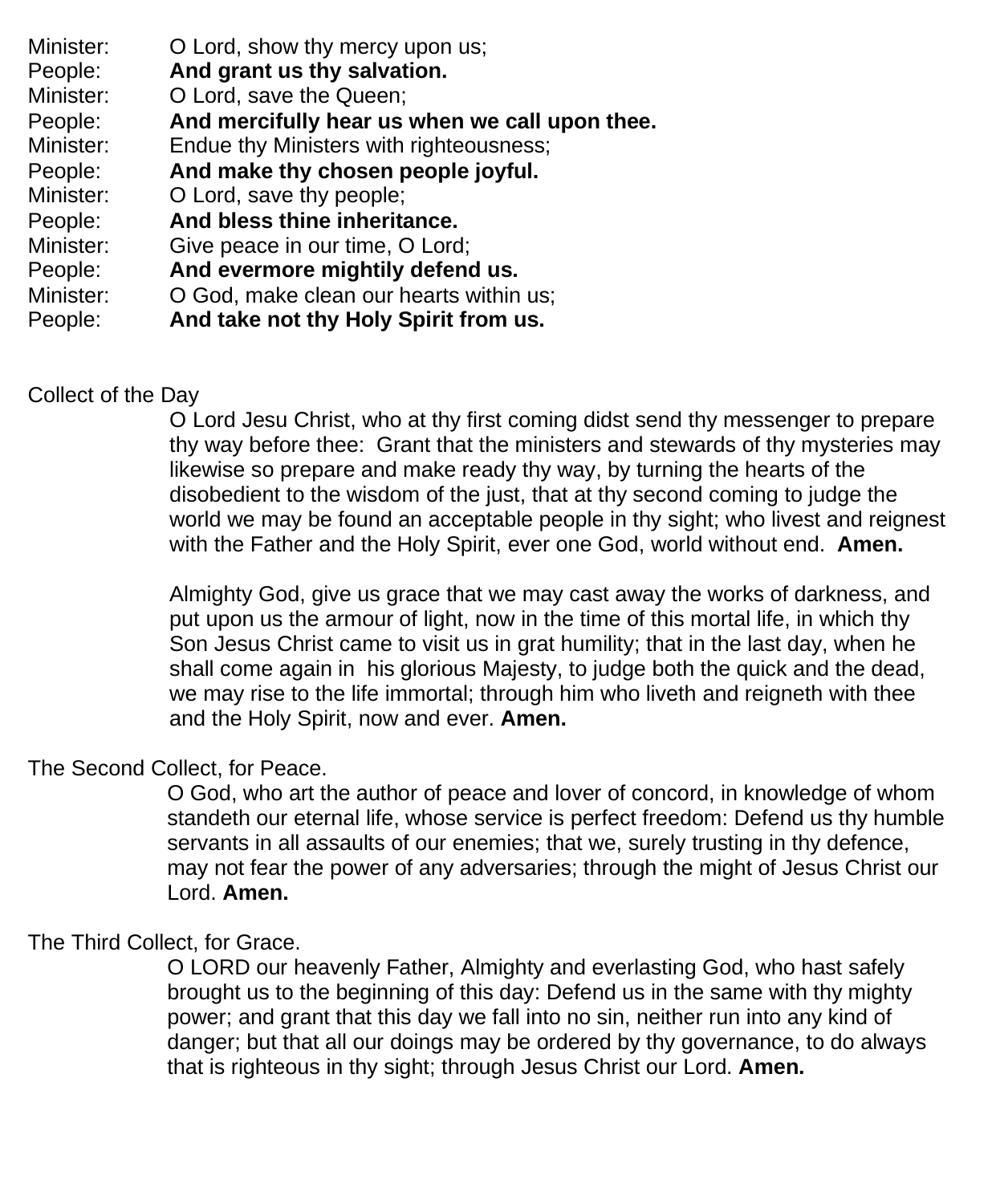Hymn sung by Quartet There's a Voice in the Wilderness Crying

Sermon Rev'd Paul Walker

Anthem **What Cheer What Cheer What Cheer Walton Walton** What cheer? Good cheer! Be merry and glad this good New Year!

Lift up your hearts and be glad In Christ's birth, the angel bade, Say each to other, if any be sad: What cheer?

I tell you all with heart so free: Right welcome, welcome, ye be to me; Be glad and merry, for charity!

What cheer? Good cheer! Be merry and glad this good New Year!

Now the King of heaven his birth hath take, Joy and mirth we ought to make; Say each to other, for his sake: What cheer?

Closing Prayers for the church, the community, and the world. *Kneel as you are able.*

A Prayer of Saint Chrysostom.

ALMIGHTY God, who hast given us grace at this time with one accord to make our common supplications unto thee; and dost promise that when two or three are gathered together in thy Name thou wilt grant their requests: Fulfil now, O Lord, the desires and petitions of thy servants, as may be most expedient for them; granting us in this world knowledge of thy truth, and in the world to come life everlasting. **Amen.**

#### All: **May the grace of our Lord Jesus Christ, and the love of God, and the fellowship of the Holy Spirit, be with us all evermore. Amen.**

Postlude Chorale Prelude on O Come Thou Savior Come Thou Savior J. S. Bach

Flowers are given to the glory of God and in loving memory of Veronica Punnett, the gift of Gerald.

If you would like flowers in memory of loved ones or to celebrate an occasion please contact Elaine Dightam at elaine.dightam@gmail.com

Reader **Dinah Bristowe** Quartet Lesley Bouza, Christine Stelmacovich, Jerome Chang, Michael Cressman Video Technicians Rod Murray, Steve Hornett, Gerry Hill